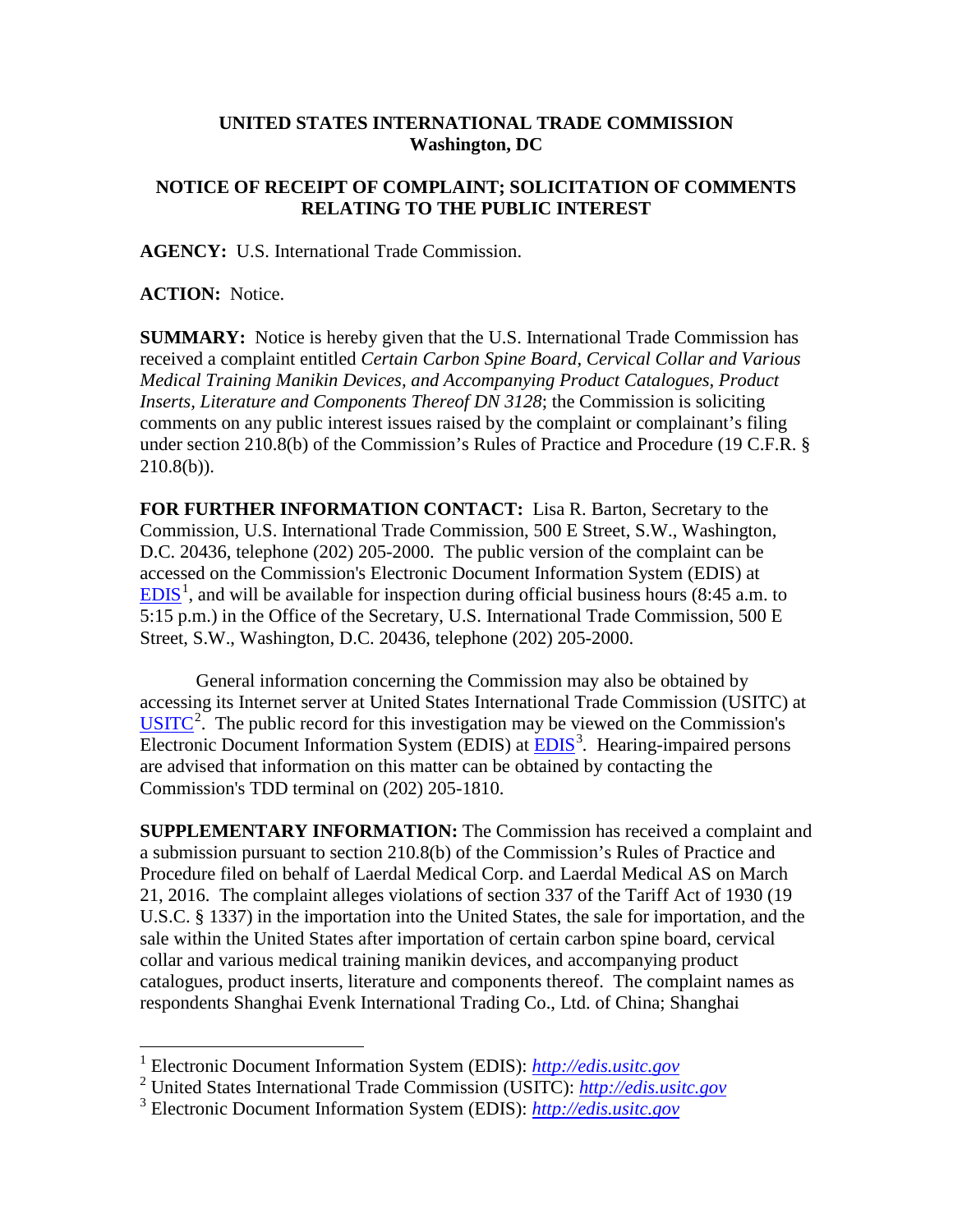Honglian Medical Instrument Development Co., Ltd. of China; Shanghai Jolly Medical Education Co., Ltd. of China; Zhangjiagang Xiehe Medical Apparatus & Instruments Co., Ltd. of China; Zhangjiagang New Fellow Med. Co., Ltd. of China; Jiangsu Yongxin Medical Equipment Co., Ltd. of China; Jiangsu Yongxin Medical-Use Facilities Making Co., Ltd. of China; Jiangyin Everise Medical Devices Co., Ltd. of China; Medsource International Co., Ltd. and Medsource Factory, Inc. of China; and Basic Medical Supply, LLC of Richmond, TX. The complainant requests that the Commission issue a general exclusion order, or in the alternative issue a limited exclusion order, and cease and desist orders.

Proposed respondents, other interested parties, and members of the public are invited to file comments, not to exceed five (5) pages in length, inclusive of attachments, on any public interest issues raised by the complaint or section 210.8(b) filing. Comments should address whether issuance of the relief specifically requested by the complainant in this investigation would affect the public health and welfare in the United States, competitive conditions in the United States economy, the production of like or directly competitive articles in the United States, or United States consumers.

In particular, the Commission is interested in comments that:

- (i) explain how the articles potentially subject to the requested remedial orders are used in the United States;
- (ii) identify any public health, safety, or welfare concerns in the United States relating to the requested remedial orders;
- (iii) identify like or directly competitive articles that complainant, its licensees, or third parties make in the United States which could replace the subject articles if they were to be excluded;
- (iv) indicate whether complainant, complainant's licensees, and/or third party suppliers have the capacity to replace the volume of articles potentially subject to the requested exclusion order and/or a cease and desist order within a commercially reasonable time; and
- (v) explain how the requested remedial orders would impact United States consumers.

Written submissions must be filed no later than by close of business, eight calendar days after the date of publication of this notice in the *Federal Register*. There will be further opportunities for comment on the public interest after the issuance of any final initial determination in this investigation.

Persons filing written submissions must file the original document electronically on or before the deadlines stated above and submit 8 true paper copies to the Office of the Secretary by noon the next day pursuant to section 210.4(f) of the Commission's Rules of Practice and Procedure (19 C.F.R. § 210.4(f)). Submissions should refer to the docket